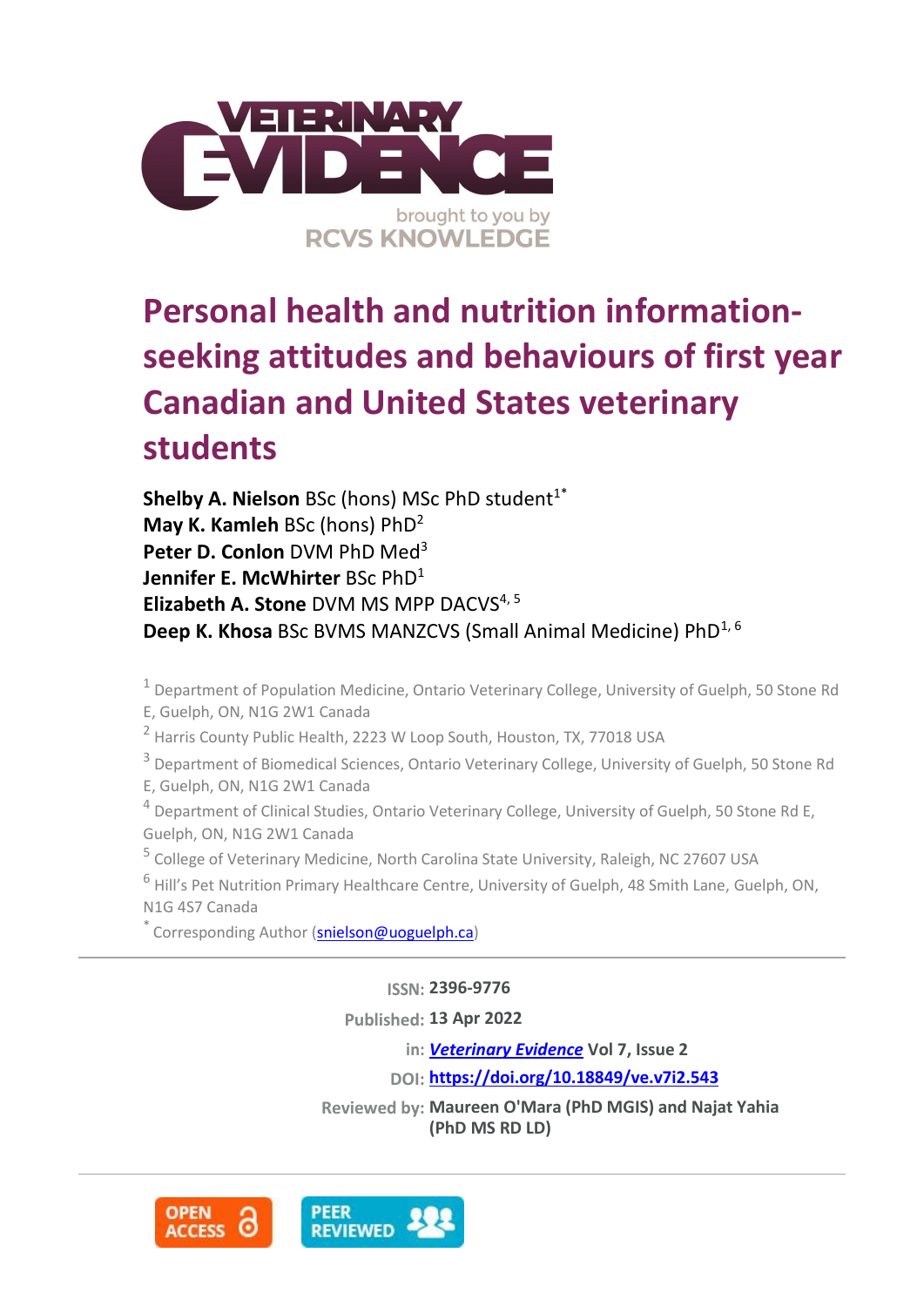**Objective:** To identify the primary sources of information first year Canadian and US veterinary students relied on for their personal health and nutrition information, and to explore their attitudes towards, and perceptions of, health information resources.

**Background:** Though the animal health information-seeking behaviours (HISB) of veterinary students have been explored, research regarding personal HISB of this professional student population is limited.

**Evidentiary value:** Participants were first year veterinary students (n=322) at the five Canadian veterinary schools and five randomly selected US veterinary schools. An online questionnaire was used to gather students' demographic information, sources of health and nutrition information, and information-seeking attitudes and perceptions. This study may impact practice at the institutional level for veterinary educators.

**Methods:** STATA 15.1© was used for quantitative analysis; involving multivariate logistic regression models, univariate analyses, and measures of frequency.

**Results:** Results indicated high reliance on the Internet for personal health 213/322 (66%) and nutrition 196/322 (61%) information. While respondents revealed high trust levels in dietary recommendations from family doctors, 132/322 (41%) of students revealed their doctor did not provide any information on healthy diets. Students who reported the use of peer-reviewed journal articles for personal nutrition information were at greater odds of having confidence in knowing where to find nutrition information (Odds Ratio [OR] = 6.61, p<0.001).

**Conclusion:** Participating students reported a high reliance on the Internet search engine Google, and a general lack of guidance from medical professionals regarding general health needs.

**Application:** Veterinary schools should consider this information to enhance student information literacy skills, particularly to facilitate personal HISB, and consequently help in management of personal health throughout the growing demands of the programme.

## **INTRODUCTION**

Modern technological advances have provided wide access to health and nutrition information for the general population. This may be especially true for university students who have frequent access to the Internet and rely on it throughout their education. Research suggests that the use of the Internet may influence health information-seeking behaviours (HISB) (Chen et al., 2018), which is recognised as the process of gathering information about health (Mukherjee & Bawden, 2012). Such information-seeking behaviours have been shown to inform decision-making and encounters with health professionals as well as personal health behaviours (Chen et al., 2018; and McKinley & Wright, 2014). Given its fundamental role and influence on overall health and well-being, nutrition is an important component of HISB (Lichtenstein et al., 2006). Understanding where and how individuals seek health-related information can subsequently advise targeted initiatives to promote individual and population health (Mukherjee & Bawden, 2012).

The HISB of post-secondary students (those enrolled in education beyond high school) have been somewhat explored, and results have demonstrated a trend towards greater reliance on the Internet for health information over time. A 2005 study noted that less than half of college students reported they had frequently searched the Internet for health information (Escoffery et al., 2005). Although in a 2011 study, Percheski & Hargittai found that 831/1060 (78%) of first year undergraduate students indicated the Internet as a health information resource, more traditional health information resources such as family and friends and health professionals remained highly ranked. More recently, results by Basch et al. (2018) indicated that 191/258 (74%) of college students were most likely to often or always use the Internet for health information, and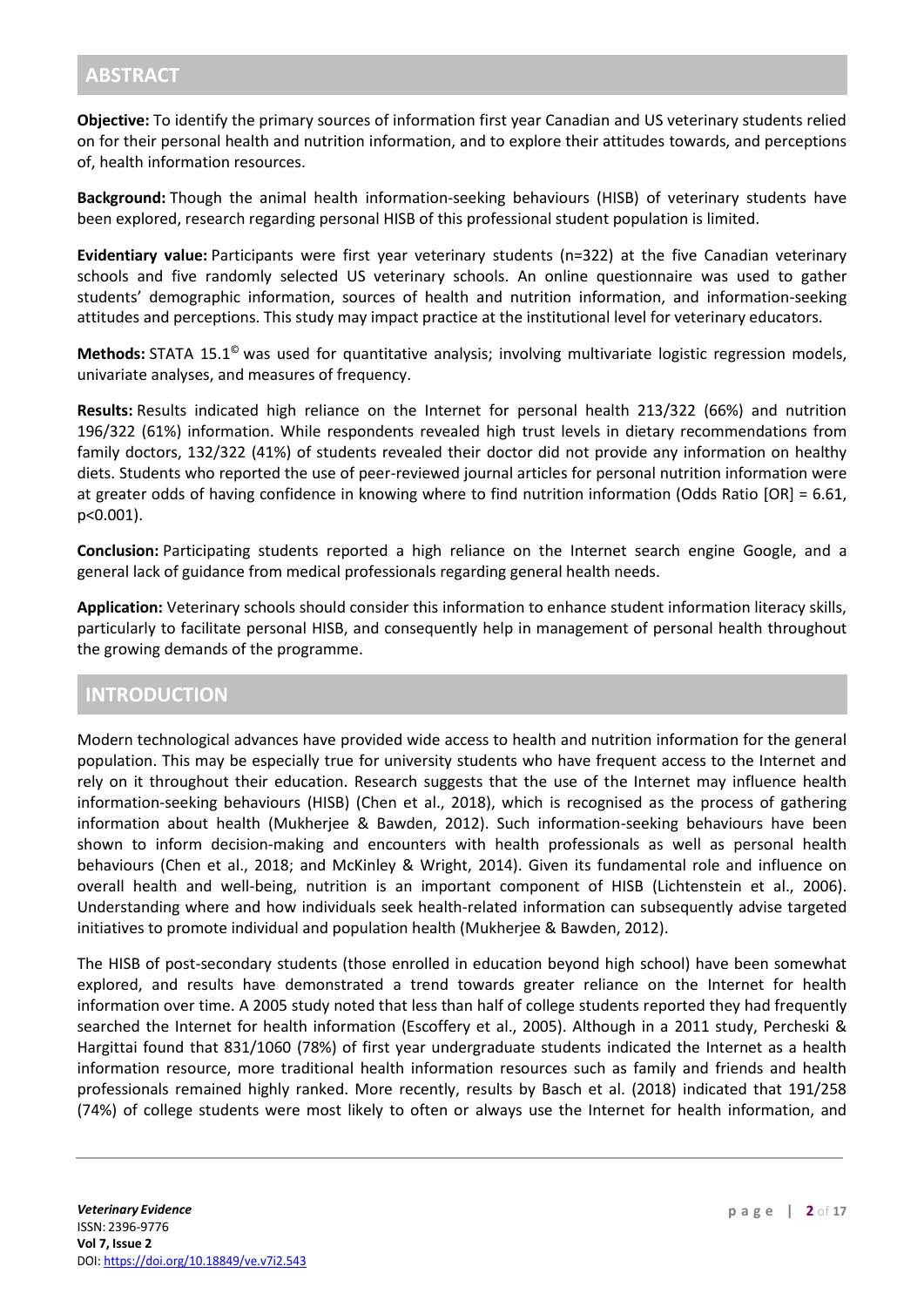reported more reliance on this source than on medical professionals and family and friends. These results were consistent with those of Rennis et al. (2015), who found that the Internet was the most consulted health information source by college students. Further, research focusing on students in advanced healthcare programmes such as medicine and dentistry have also revealed a high use of the Internet to support their learning (O'Carroll et al., 2015; and Schleyer et al., 2012).

Though some researchers have examined the HISB of veterinary students specifically, most existing literature has focused on the information search habits in regard to animal health information. Results of those studies have similarly identified a reliance on the Internet (Dale et al., 2011; Weiner et al., 2011; and Lai et al., 2019). While online sources may be a convenient way for students to access information related to animal health, students may also access unreliable information, thereby potentially affecting student learning. Previous research has identified inconsistencies in the accuracy and completeness of online animal health information, including focused topic areas such as canine cruciate ligament disease, canine osteoarthritis, and canine anaesthesia (Taggart et al., 2010; Jehn et al., 2003; and Hofmeister et al., 2008). Similar trends of unreliability have been identified in online human health information, where authors concluded that websites provided incomplete or inaccurate information despite the overall quality of such websites ranking as fair (Reynolds et al., 2018). Given that research studying first semester veterinary students revealed that students used few criteria to evaluate the quality of websites and provided information prior to use (Weiner et al., 2011), it is important to explore what resources veterinary students are using to learn about their own health and nutrition. In a highly demanding programme such as veterinary medicine, it is critical for students to make beneficial nutrition decisions and stay healthy to best support themselves as the requirements of the programme intensify. Presently, however, little is known about how and why veterinary students make health and nutrition decisions. This study aims to help address gaps in this knowledge. As an exploratory study, the objectives were to:

- 1. identify the sources used by first year veterinary students to learn about their health and nutrition; and
- 2. explore students' attitudes and perceptions of health and nutrition information sources during their first year of veterinary school.

Outcomes from this study may inform future research and intervention strategies to promote veterinary student information literacy skills, including personal HISB, upon entering the programme in order to make progressive decisions to best support personal health and well-being, and accomplish educational and professional goals.

# **METHODS & MATERIALS**

#### **Study design**

Students commencing their first year of veterinary medicine studies (DVM or its equivalent) at the five Canadian veterinary schools and five randomly selected US veterinary schools were recruited in this multicentre cross-sectional study. They were invited to complete an online questionnaire between September 2016 and November 2016. Since the veterinary schools were randomly selected, the authors of this paper have chosen to omit the names of the individual veterinary schools. This study received University of Guelph's Research Ethics Board approval (REB # 16JA039), and ethics approval from all participating schools.

#### **Questionnaire Design**

A review of the existing literature and focus group discussions with pre-veterinary (undergraduate students with interest in attending veterinary school) and veterinary students (n=84) were used to develop a questionnaire. It included questions about demographics, sources of health and nutrition information, and health and nutrition information-seeking attitudes and perceptions. For the purposes of this study, health information was defined as the seeking of information regarding health status, health-promotive activities, or social or personal sense of health overall. Nutrition information for the purposes of this study referred to all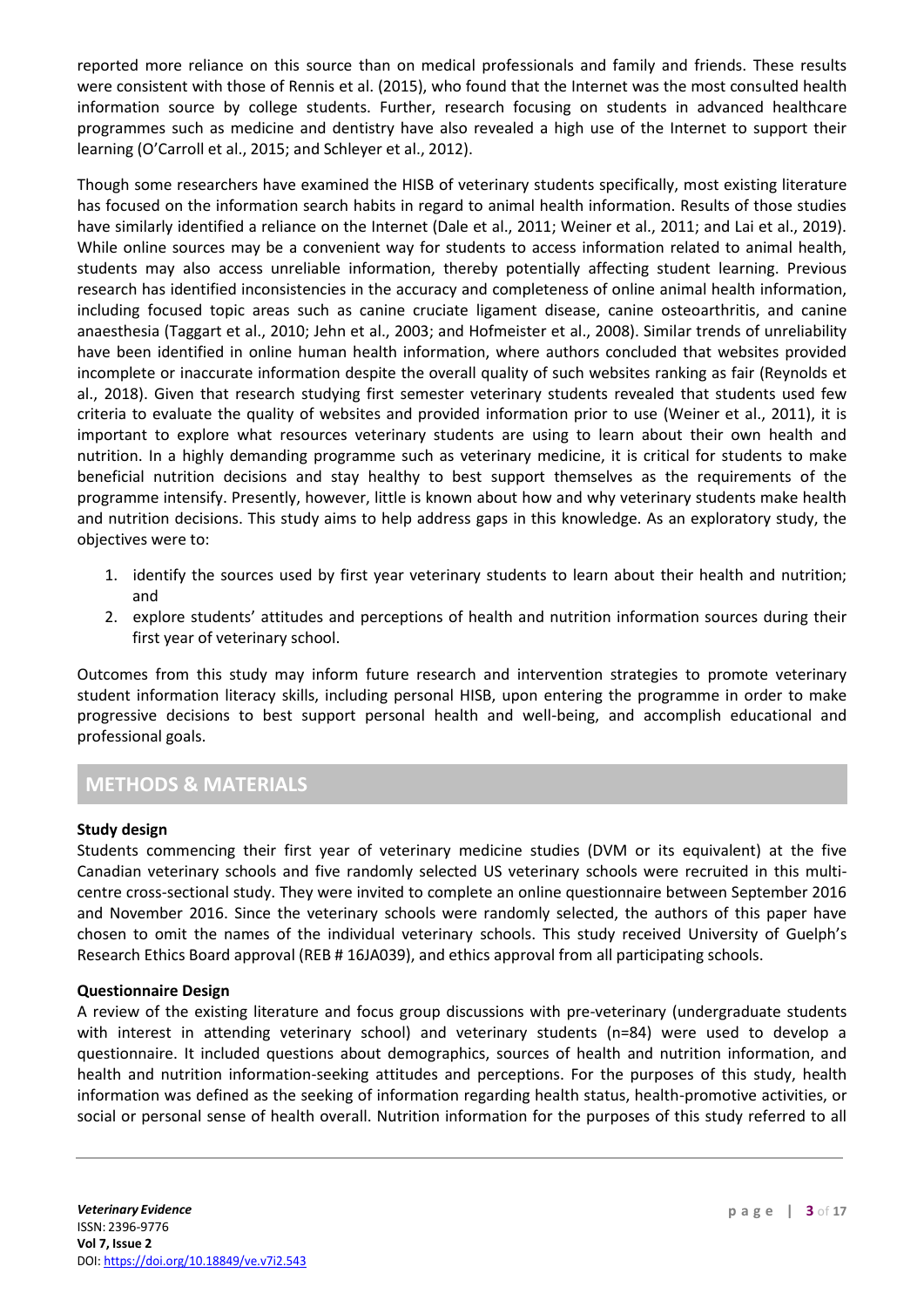aspects of nutrition-related health inquiries. Questions were in multiple-choice or 5-point Likert scale formats. In the case of multiple-choice questions, respondents had the opportunity to select more than one response and further specify their response using an 'other' category. The survey questions were distributed to participants as part of a larger research study (Kamleh et al., 2020b).

#### **Demographics**

Using multiple-choice questions, first year veterinary students were asked their age, gender, previous programme of study, if they were a domestic or international student, and their future career plans.

#### **Sources of health and nutrition information**

Using multiple-choice questions, respondents were asked to identify primary information sources relied on for both their personal health, as well as their personal nutrition needs (e.g. personal healthcare provider, books / magazines, the search engine Google, family member). Google was the only Internet search engine offered in these response options.

#### **Health and nutrition information-seeking attitudes and perceptions**

Respondents were asked to use 5-point Likert scales to rate how much knowledge they believed to exist on human nutrition (1 = *none*, 5 = *very high amount*) and their confidence in knowing where to find information about their own nutrition (1 = *very difficult*, 5 = *very easy*). Students were additionally asked to rate their levels of trust in various nutrition information sources (e.g. messages the media portrays with regards to nutrition, online sources for nutrition, family doctors recommending certain diets) using a 5-point Likert scale (1 = *none at all*, 5 = *a great deal*). Finally, respondents' views on the quality / quantity of information provided to them about healthy eating by their doctor was explored using a 5-point Likert scale (1 = *My doctor does not provide information about healthy diets*, 5 = *Information is more than I need*).

#### **Questionnaire distribution**

The survey was initially piloted in English at the home research department with six veterinary students during the second semester of their programme. The feedback received from pilot testing was used to further refine the survey questions and establish content validity. Internal consistency of the questionnaire instrument was satisfactory (Cronbach's alpha = 0.76). A translator was used to develop a French version of the survey. The final questionnaire was uniformly distributed via Qualtrics<sup>®</sup> (Provo, Utah) by email invitation from each school's student affairs office. A cover letter was included within the questionnaire to ensure that uniform information was provided to all participants, including a statement that described the general risks of managing data over Internet transit. Students were required to read the cover letter and provide consent to participate in the survey. The questionnaire was provided in English to all the schools and additionally in French to the French-language Canadian veterinary school. The survey was anonymous, and students were provided with an external link to enter a separate, optional prize draw upon submission of the questionnaire.

#### **Questionnaire data analysis**

Questionnaire data were numerically coded and entered into an Excel spreadsheet for quantitative analysis using STATA 15.1<sup>©</sup> (2017, College Station, Texas). The initial univariate analysis involved verifying distributions. The decision to dichotomise variables that were measured on a 5-point Likert scale was made prior to analysis to support interpretability of results. For 'the amount of information to exist on human nutrition', categories 1, 2 and 3 (*none, small amount, unsure*) were combined, as were categories 4 and 5 (*moderate amount, very high amount*) to create a dichotomous variable (0 = *small amount*, 1 = *large amount*). 'Confidence in finding personal nutrition information' was dichotomised, where categories 1, 2 and 3 (*strongly unconfident, moderately unconfident, neither confident nor unconfident*) were combined, as were categories 4 and 5 (*moderately confident, strongly confident*) to create a dichotomous variable (0 = *unconfident*, 1 = *confident*). 'Trust in different nutrition information sources' was dichotomised, so that categories 1, 2, and 3 (*none at all, a little, a moderate amount*) and categories 4 and 5 (*a lot, a great deal*) were combined to create a dichotomous variable (0 = *not trusted*, 1 = *trusted*). Categories 1, 2 and 3 (*my doctor does not provide information about healthy diets, information and advice is insufficient, information is neither excessive nor insufficient*) for the question about the 'quality / quantity of information provided about healthy diets by a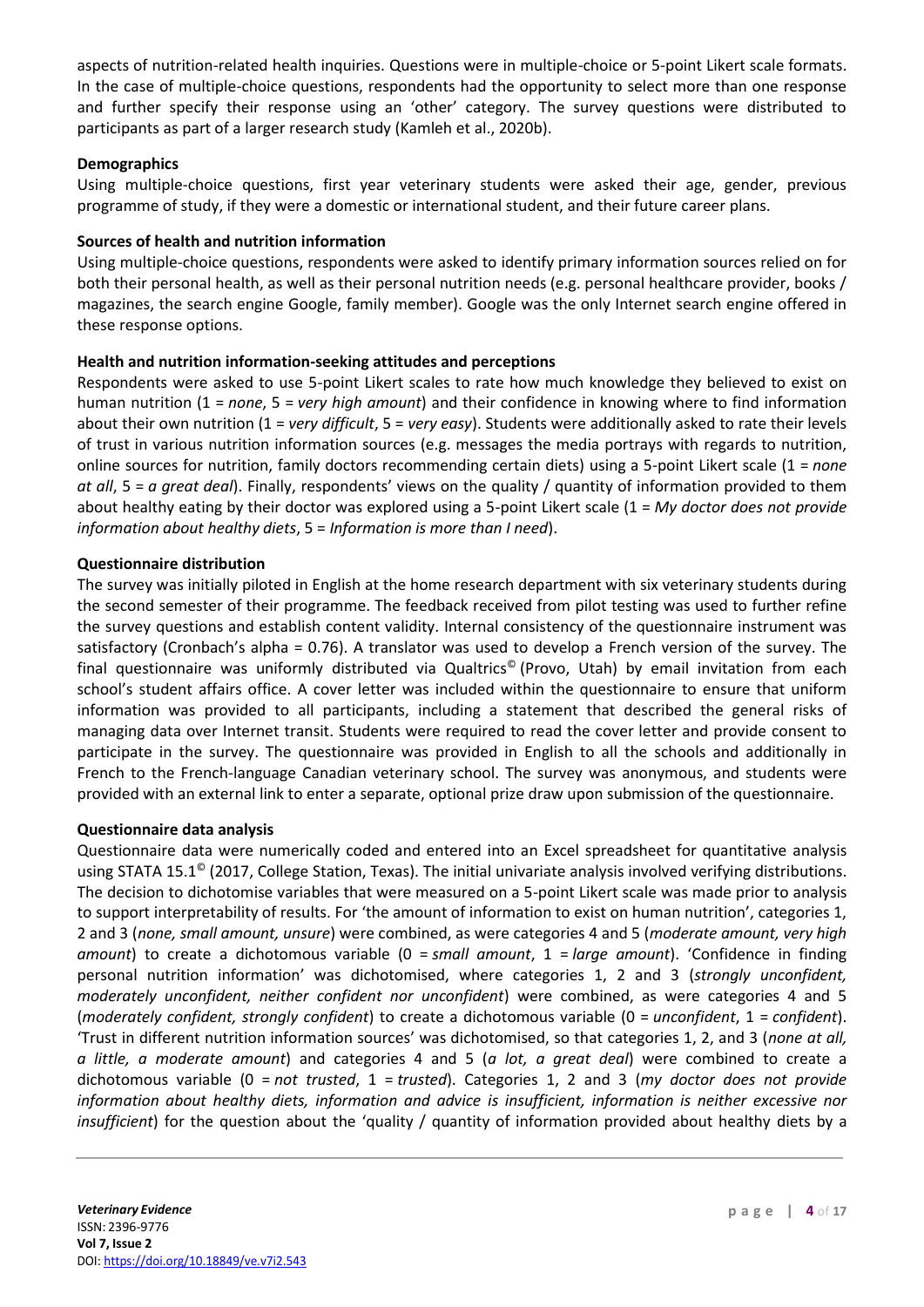family doctor' were combined, as were categories 4 and 5 (*information and advice is sufficient, information is more than I need*) were combined to create a dichotomous variable (0 = *information is insufficient*, 1 = *information is sufficient*). The variable 'age' was reduced from six to three categories where categories 1 and 2 (<20 and *20–22*), 3 and 4 (*23–25* and *25–27* [*sic*]), and 5 and 6 (*28–30* and >30) were combined to create three overall categories (1 = *≤ 22*, 2 = *23–27*, 3 = *≥ 28*).

Predictor variables were pre-screened using a liberal p-value ( $\pounds$  0.2) for inclusion in the respective model. To screen for any pairwise correlations between the independent categorical variables, a Spearman's correlation analysis was performed. A likelihood ratio test was completed prior to removing any categorical variables that did not yield statistical significance (p-value  $\leq$  0.05) for inclusion in the respective final multivariable logistic regression model. Univariate analyses were used to examine the effect of different nutrition sources on perceived amount of information to exist on human nutrition, and two logistic regression models were constructed to evaluate the effect of predictor variables on confidence in nutrition information-seeking abilities, and trust in family doctors recommending certain diets.

Measures of frequency were evaluated for: primary sources of nutrition information; primary sources of general health information; amount of information students think exist on human nutrition; perceived confidence in knowing where to find personal nutrition information; perceived difficulty in finding personal nutrition information; amount of trust placed in different nutrition information sources; and perceived quality / quantity of information regarding healthy diets received from family doctor. The non-parametric Mann-Whitney Rank Sum test was performed to check for significant differences between information sources used for personal nutrition and health information. Significance was considered at  $p \le 0.05$ .

### **RESULTS**

#### **Response rate and demographics**

Of the 942 students who received the questionnaire, 322 completed it yielding a 34% response rate. Most (150/322 [47%]) of the respondents were ≤22 years old, with 45% (145/322) between 23–27 and only 8% (27/322) were ≥*28*. The majority (285/322 [89%]) of students identified as female, with only 11% of respondents identifying as male (37/322). Canadian respondents were slightly more represented (160/322, 50%) than American respondents (156/322, 48%), with the remaining students either identifying as an International Resident (4/322 [1%]) or preferring not to declare their area of residence (2/322 [1%]). Animal Biology (142/322 [44%]) was the most common previous programme of study. The majority of respondents planned to pursue a career in a companion animal exclusive practice (105/322 [33%]) or rural community practice (82/322 [25%]) (Table 1).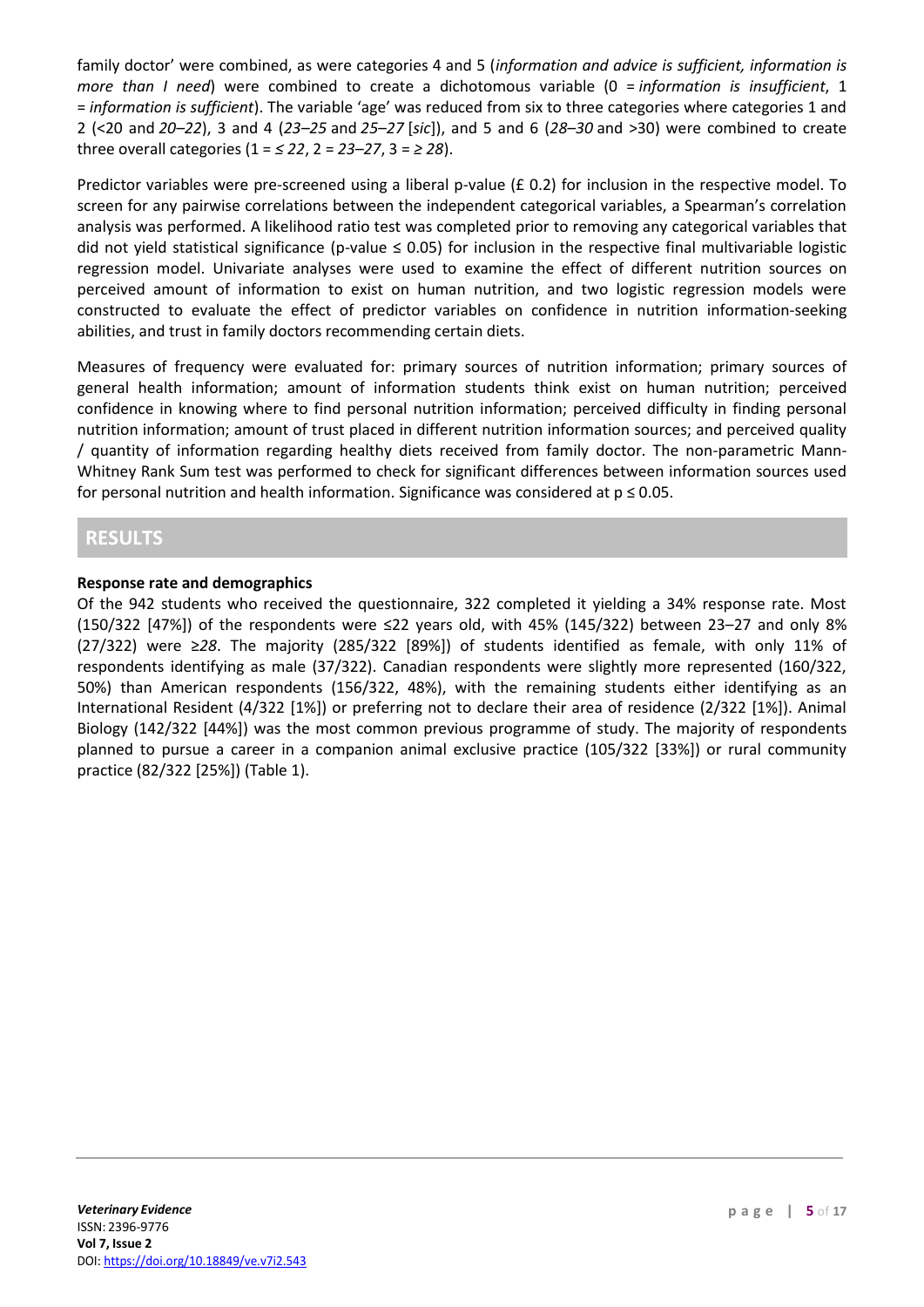| Demographic Variable                | % (n)      |
|-------------------------------------|------------|
| Previous programme of study         |            |
| Animal biology                      | 44.1 (142) |
| Other, please specify               | 28.6 (92)  |
| Biomedical science                  | 17.7 (57)  |
| Graduate school                     | 8.7(28)    |
| Prefer not to answer                | 1.0(3)     |
| Nutrition                           | 0.0(0)     |
| Career plans upon graduation        |            |
| Companion animal exclusive practice | 32.6 (105) |
| Rural community practice (companion | 25.5 (82)  |
| animal, equine, food animal)        |            |
| Other, please specify               | 19.9 (64)  |
| Equine exclusive practice           | 6.8(22)    |
| Public health                       | 5.0(16)    |
| Research                            | 4.4 (14)   |
| Prefer not to answer                | 2.5(8)     |
| Food animal exclusive practice      | 2.2(7)     |
| Industry                            | 1.2(4)     |

**Table 1.** Previous programme of study and career plans upon graduation of first year Canadian and US veterinary students who completed questionnaire on nutrition attitudes and behaviours (n=322).

#### **Sources of health and nutrition information**

As shown in Figure 1, 93% (298/322) of students reported the use of a personal healthcare provider (PHP) as a primary information source for their general health, but only 41% (133/322) of students relied on their PHP as a primary resource for their personal nutrition information. More than half of respondents reported using the Internet search engine Google as a primary information source for their personal health (214/322 [66%]) and personal nutrition (197/322 [61%]) needs. Family members and university lectures were also reported as primary information sources by over 50% of students, with family members relied upon by 53% (172/322) for general health information and 52% (168/322) for nutrition information, and university lectures relied upon by 59% (191/322) and 51% (165/322) for general health and nutrition information, respectively. There were significant differences in the reported use of books / magazines, Internet blogs, nurses, peer-reviewed journal articles, and PHPs for personal health versus nutrition needs. Additionally, there was a significant difference in students who preferred not to answer with regards to their primary information sources for personal health versus nutrition needs (p <0.05). A complete comparison of information sources utilised by first year veterinary students for their general health and nutrition is shown in Figure 1.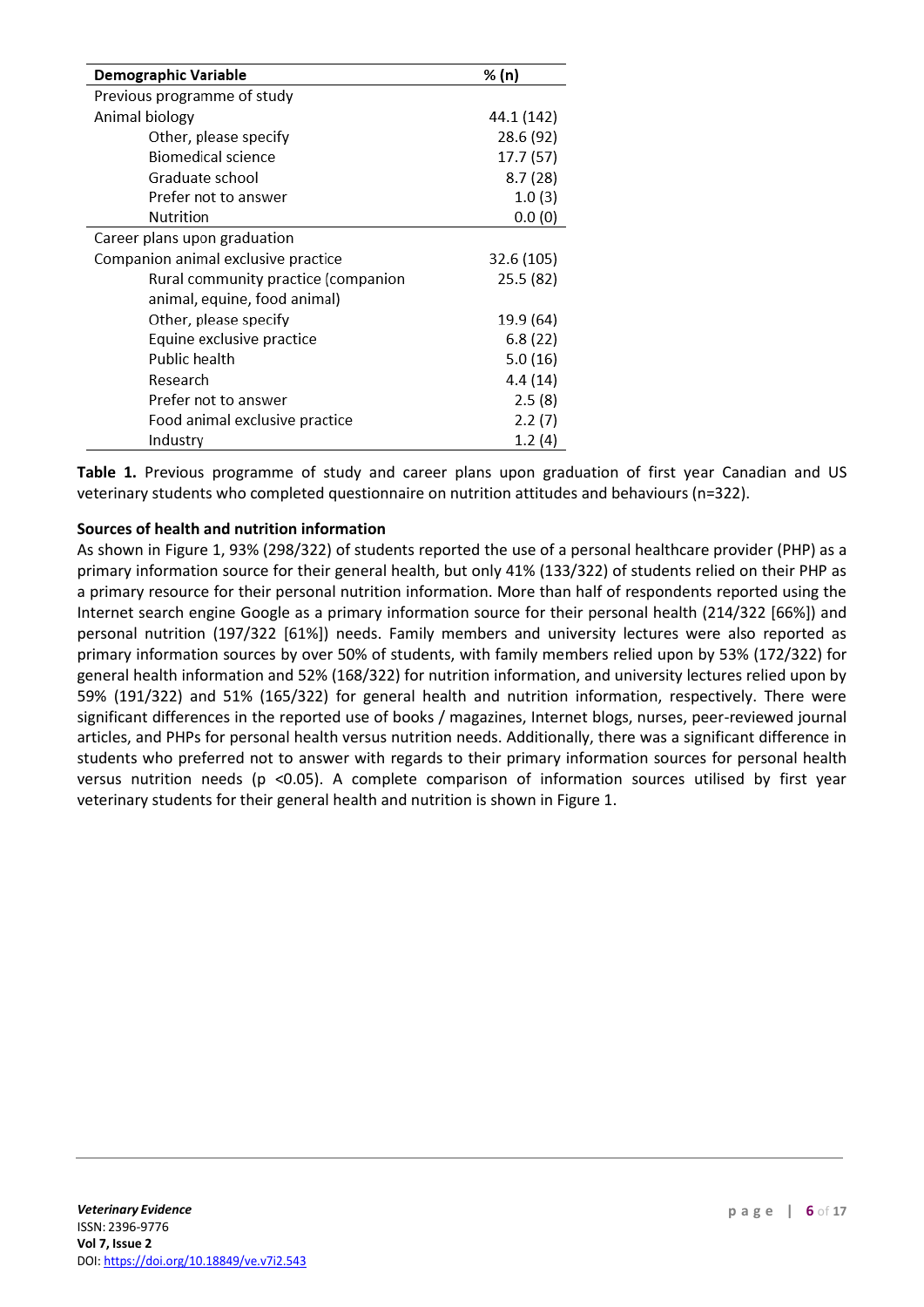

Personal Nutrition Information

**BI** General Health Information

**Figure 1.** Primary sources of information utilised for general health and personal nutrition needs by first year Canadian and US veterinary students (n=322) retrieved from questionnaire that assessed health attitudes and behaviours. Students could select more than one response option for these questions (\*p <0.05, derived from Mann-Whitney Rank Sum test).

#### **Health and nutrition information-seeking attitudes and perceptions**

When asked how much information students perceived to exist on human nutrition, most believed a very high (186/322 [58%]) or moderate (99/322 [31%]) amount existed. 2% (5/322) of respondents believed that only a small amount of information existed on human nutrition, and less than 1% (1/322) of students believed that no information existed on this topic. There were 6% (18/322) of respondents who indicated that they were unsure of how much information exists on human nutrition. Table 2 highlights the results of univariate analyses of personal nutrition information sources associated with students' perceived amount of human nutrition information to exist. University lectures was the only nutrition information source significantly associated with students' perceived amount of information to exist on human nutrition, with students who reported using this source for their own nutrition needs being more likely (OR = 4.37, p = 0.049) to perceive a large amount of information to exist on human nutrition.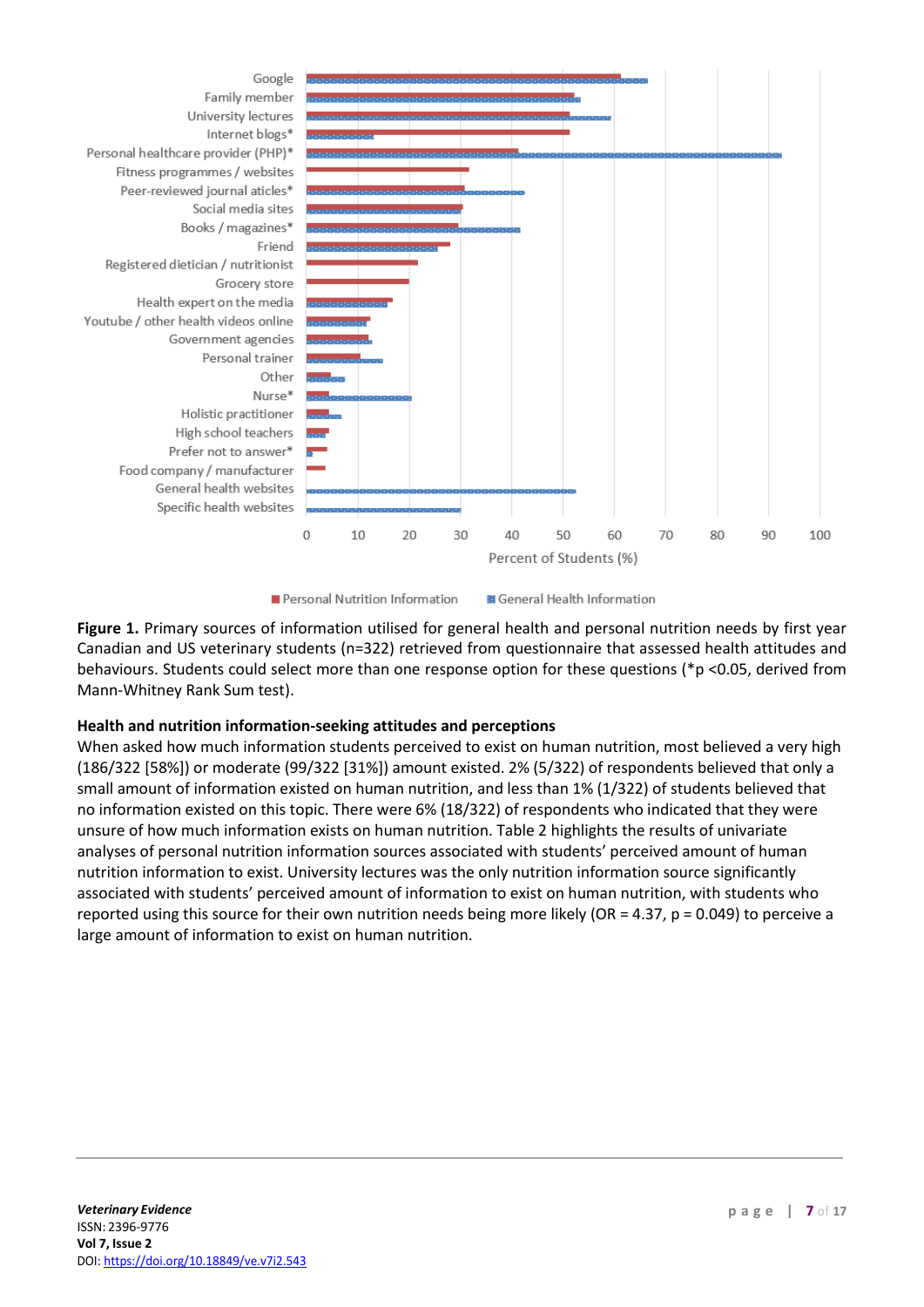| Variable                             | Odds  | 95% Confidence | p-     |
|--------------------------------------|-------|----------------|--------|
|                                      | Ratio | Interval       | value* |
| Books / magazines                    | 2.47  | $0.13 - 44.53$ | 0.541  |
| Family member                        | 1.88  | $0.22 - 16.39$ | 0.565  |
| Fitness programmes / websites        | 2.71  | $0.15 - 48.92$ | 0.499  |
| Food company / manufacturer          | 0.28  | $0.01 - 5.59$  | 0.408  |
| Friend                               | 2.28  | $0.13 - 41.32$ | 0.575  |
| Google                               | 0.46  | $0.09 - 2.34$  | 0.352  |
| Government agencies                  | 0.94  | $0.05 - 17.28$ | 0.967  |
| Grocery store                        | 1.61  | $0.09 - 29.22$ | 0.747  |
| Health expert on the media           | 0.45  | $0.05 - 4.00$  | 0.474  |
| High school teachers                 | 0.33  | $0.02 - 6.39$  | 0.462  |
| Holistic practitioner                | 0.33  | $0.02 - 6.39$  | 0.462  |
| Internet blogs                       | 1.86  | $0.21 - 16.12$ | 0.575  |
| Nurse                                | 0.33  | $0.02 - 6.39$  | 0.462  |
| Other                                | 0.37  | $0.02 - 7.19$  | 0.514  |
| Peer-reviewed journal articles       | 0.96  | $0.11 - 8.44$  | 0.974  |
| Personal healthcare provider         | 1.37  | $0.16 - 11.89$ | 0.778  |
| Personal trainer                     | 0.75  | $0.04 - 13.82$ | 0.844  |
| Prefer not to answer                 | 0.28  | $0.01 - 5.59$  | 0.408  |
| Registered dietician / nutritionist  | 1.66  | $0.09 - 30.19$ | 0.731  |
| Social media sites                   | 0.94  | $0.11 - 8.24$  | 0.956  |
| University lectures                  | 4.37  | 1.00-19.00     | 0.049  |
| YouTube / other health videos online | 0.89  | $0.05 - 16.40$ | 0.938  |

#### \*P-value significant at  $p < 0.05$ .

**Table 2.** Univariate analyses results of primary nutrition information sources influencing first year Canadian and US veterinary students' self-reported perceived amount of information to exist on human nutrition showing variables, odds ratio, 95% confidence intervals, and significance values (n=322).

Students were asked how easy it is to find information about their own nutrition. The majority (138/322 [43%]) of respondents thought this task to be moderately easy, with 16% (50/322) believing it to be very easy. 11% (37/322) of students thought finding information about their own nutrition to be moderately difficult, and very few (5/322 [2%]) thought it to be very difficult. One quarter (79/322) of respondents were unsure how easy they perceived finding information about their own nutrition to be.

Using a series of subscale question statements, students were asked to rate their level of trust with respect to regulatory standards, dietary recommendations by health professionals, messages portrayed by the media, and online information sources (Table 3). Advice from a registered dietician for personal nutrition ranked relatively high in trust by respondents, with most trusting them either 'a lot' (116/322 [36%]) or 'a great deal' (122/322 [38%]). Messages that the media portrays and advice from a health professional who is sponsored by a certain food company were only trusted 'a little' by almost half of respondents (135/322 [42%]). Students indicated a general trust towards diet recommendations from family doctors, with 34% (108/322) and 33% (106/322) trusting this information 'a lot' or 'a moderate amount', respectfully. The age of first year veterinary students was significantly associated with having trust in family doctors recommending certain diets (Table 4). Younger students were more likely to trust this information, with those aged *≤* 22 three times as likely (p  $\leq$ 0.02), to trust dietary recommendations from family doctors than those aged  $3$  28. There was no significant difference in trust between respondents aged *≤* 22 and 23–27. Students who indicated their PHP as a primary source for their own nutrition information were also more likely to trust family doctors recommending certain diets (OR = 2.02,  $p$  < 0.03).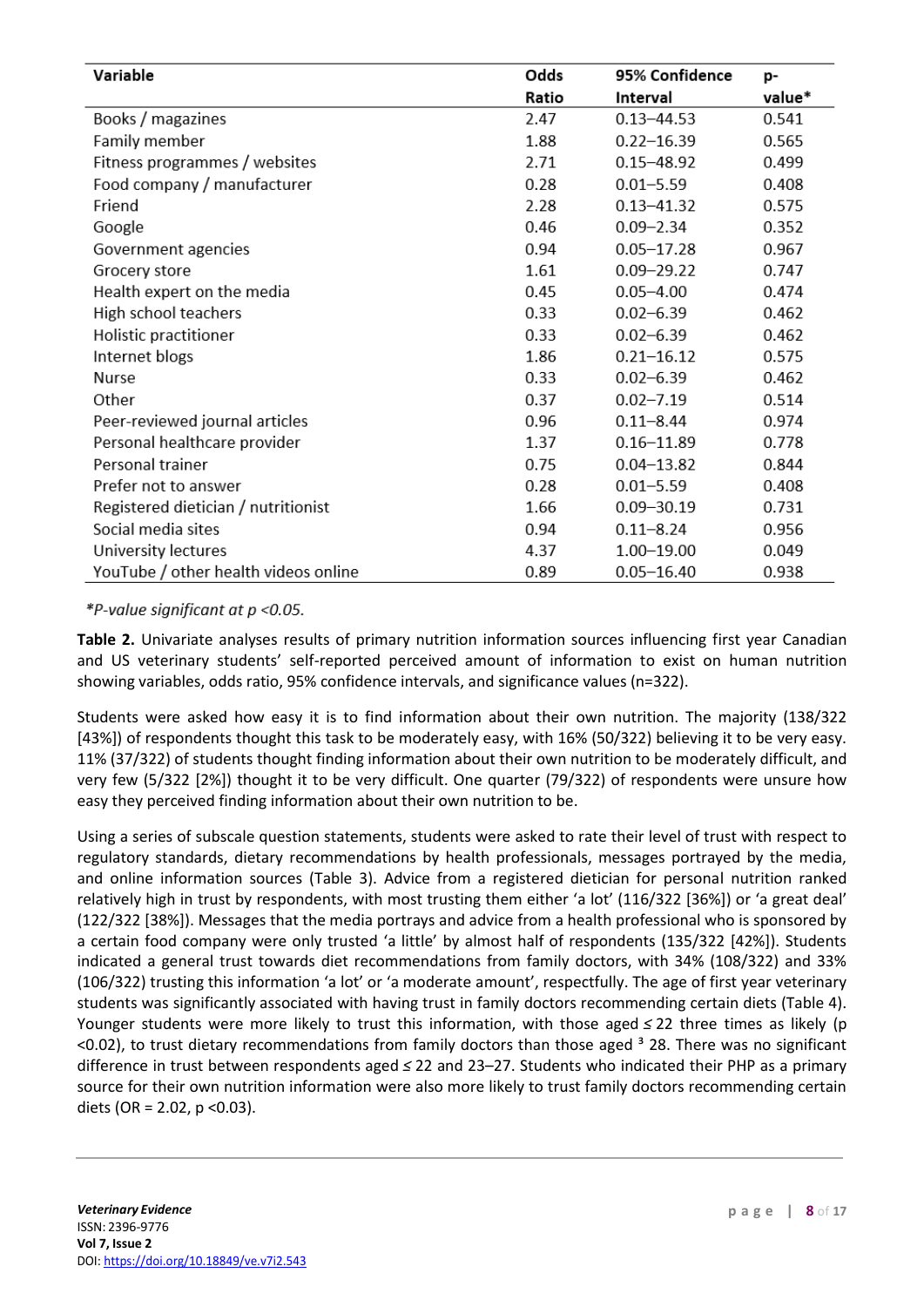|                                                                                          | Level of trust |    |       |                |            |    |          |    |             |    |
|------------------------------------------------------------------------------------------|----------------|----|-------|----------------|------------|----|----------|----|-------------|----|
| <b>Information source</b>                                                                | A great deal   |    | A lot |                | A moderate |    | A little |    | None at all |    |
|                                                                                          |                |    |       |                | amount     |    |          |    |             |    |
|                                                                                          | N              | %  | N     | %              | Ν          | %  | Ν        | %  | Ν           | %  |
| Regulatory standards<br>set for human food<br>industry                                   | 44             | 14 | 75    | 23             | 125        | 39 | 50       | 16 | 10          | 3  |
| Family doctors<br>recommending<br>certain diets                                          | 49             | 15 | 108   | 34             | 106        | 33 | 35       | 11 | 6           | 2  |
| Advice from a<br>registered dietician<br>for your own<br>nutrition                       | 122            | 38 | 116   | 36             | 55         | 17 | 8        | 3  | 3           | 1  |
| The messages the<br>media portrays with<br>regards to your own<br>nutrition              | 0              | 0  | 6     | $\overline{2}$ | 47         | 15 | 135      | 42 | 116         | 36 |
| Advice from a health<br>professional who is<br>sponsored by a<br>certain food<br>company | $\mathbf 0$    | 0  | 15    | 5              | 75         | 23 | 138      | 43 | 76          | 24 |
| Online sources for<br>your own nutrition                                                 | 3              | 1  | 42    | 13             | 126        | 39 | 116      | 36 | 17          | 5  |

**Table 3.** Amount of trust placed in different information sources as self-reported by first year Canadian and US veterinary students as part of questionnaire on health and nutrition attitudes and behaviours (n=322).

| Variable                                  | Odds  | 95% Confidence | P-      |
|-------------------------------------------|-------|----------------|---------|
|                                           | Ratio | Interval       | value** |
| Primary nutrition information source      |       |                |         |
| Primary Healthcare Provider               | 2.02  | $1.06 - 3.87$  | 0.032   |
| Age (Rereference Group $[RG] = \geq 28$ ) |       |                |         |
| $\leq$ 22                                 | 3.13  | $1.23 - 7.97$  | 0.016   |
| $23 - 27$                                 | 2.85  | $1.11 - 7.30$  | 0.029   |

\*Variables entered in the full model: primary nutrition information sources, perceived quality / quantity of information provided about healthy diets by family doctor, perceived confidence in personal nutrition information-seeking abilities.  $**P$ -value significant at  $p < 0.05$ .

**Table 4.** Reduced\* multivariable logistic regression results of variables influencing first year Canadian and US veterinary students' self-reported trust in family doctors recommending certain diets showing significant variables, odds ratios, 95% confidence intervals, and significance values (n=322).

When asked about the quality and quantity of information regarding healthy diets first year students received from their family doctor, almost half of respondents (134/322 [42%]) indicated that their doctor did not provide any information about healthy diets. Figure 2 presents a complete breakdown of students' views on the nutrition information provided to them by their family doctor.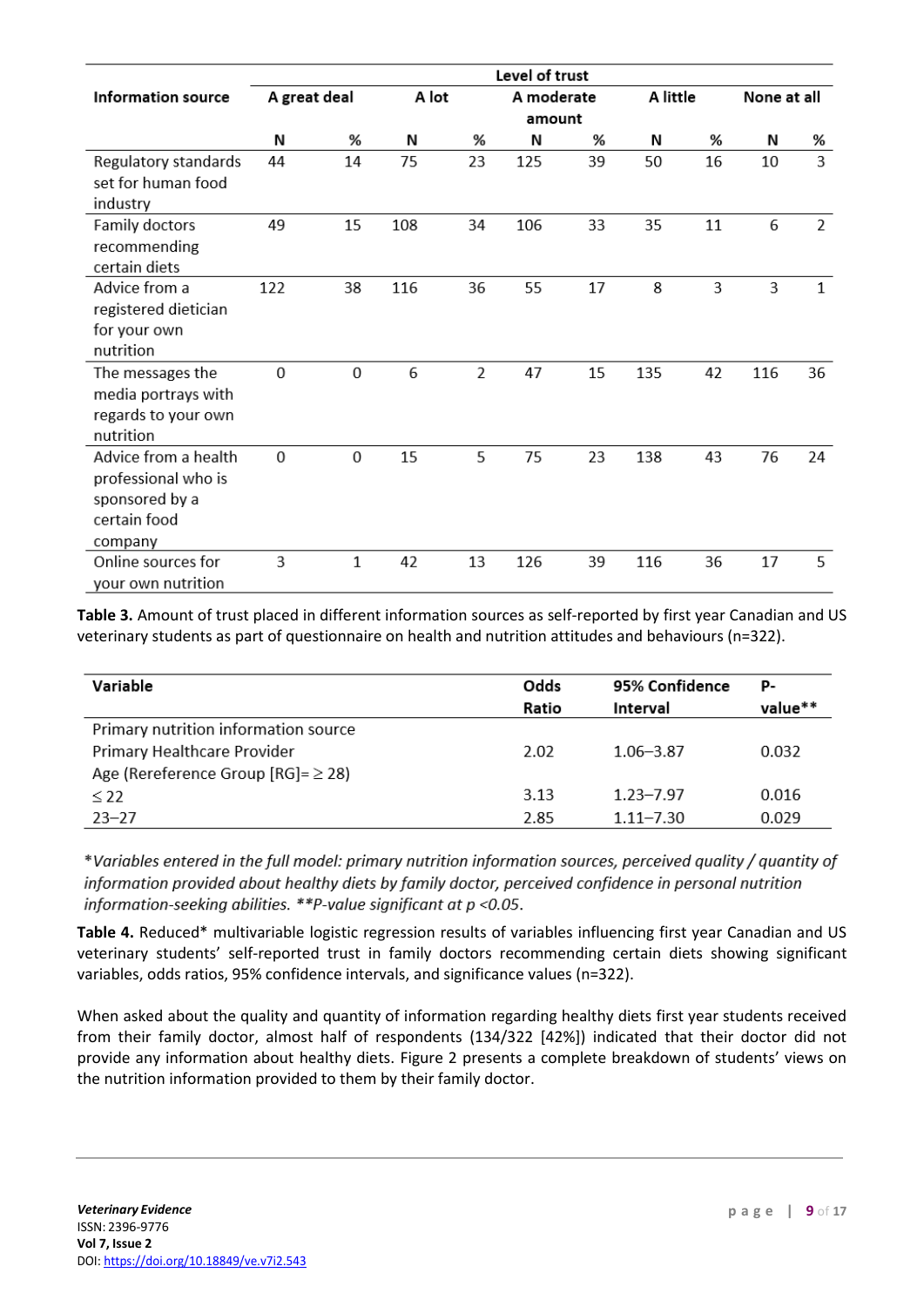

**Figure 2.** First year Canadian and US veterinary students' response to the question, 'What is your view on the quality / quantity of information provided about healthy diets by your family doctor?' on a questionnaire that assessed health and nutrition attitudes and behaviours (n=322).

Almost half (157/322 [49%]) of respondents acknowledged that they were moderately confident in knowing where to find information relating to their nutrition, with 18% (57/322) of respondents being strongly confident. 19% (62/322) of students were neither confident nor unconfident in knowing where to find information about their own nutrition, 8% (27/322) were moderately unconfident, and only 2% (6/322) of students indicated that they were strongly unconfident in this ability. Results of significant variables associated with students' confidence in their nutrition information-seeking abilities is presented in Table 5. Of note, reliance on peer-reviewed journal articles as a primary information source significantly influenced students' confidence in their own nutrition information-seeking abilities (OR = 6.61, p <0.001). Students who perceive a large amount of information to exist on human nutrition were also more likely to have confidence in their information-seeking abilities with regards to their own nutrition (OR = 5.25,  $p$  <0.001).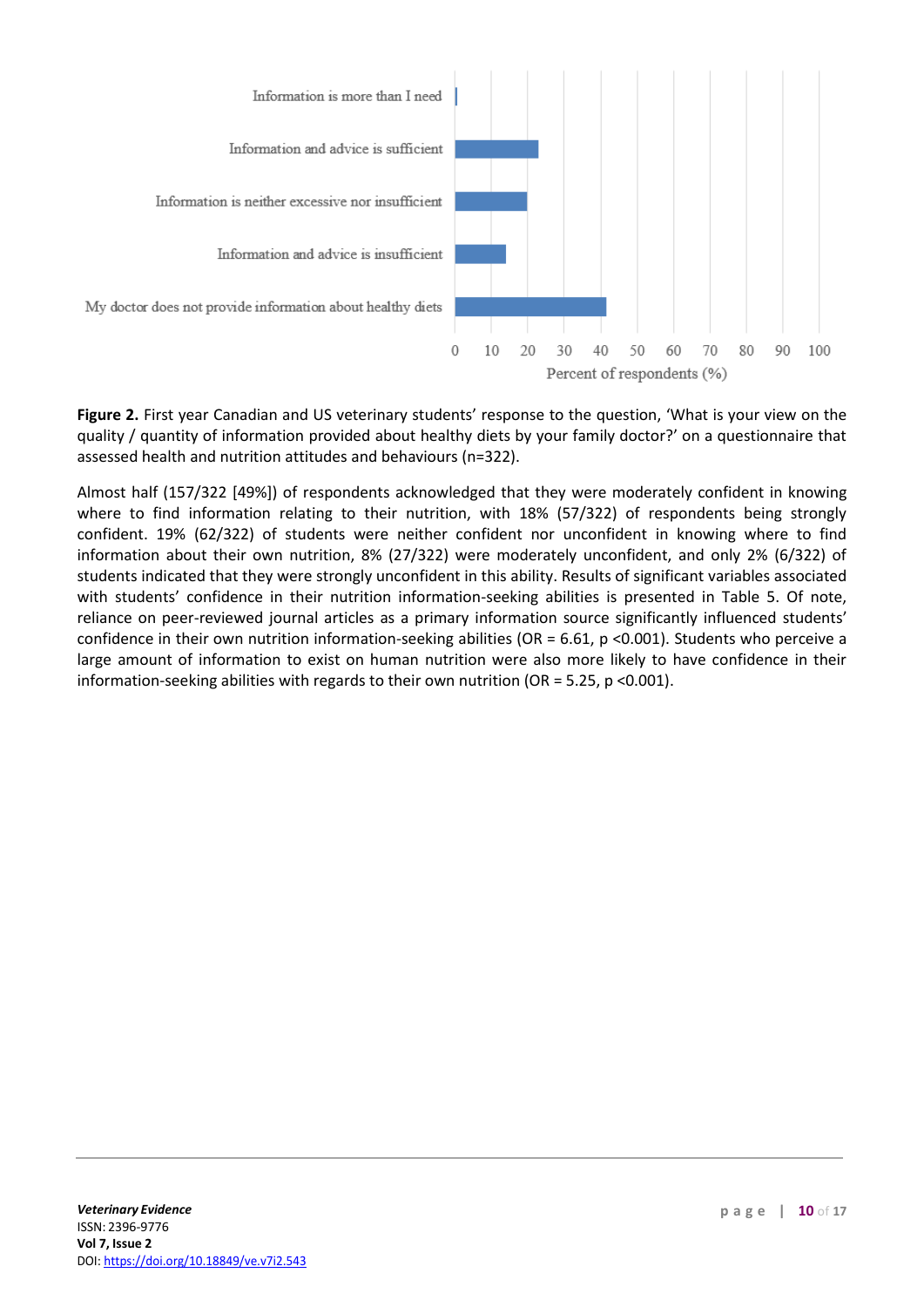| Variable                                                 | Odds  | 95% Confidence | p-      |
|----------------------------------------------------------|-------|----------------|---------|
|                                                          | Ratio | Interval       | value** |
| Primary nutrition information source                     |       |                |         |
| Books / magazines                                        | 2.72  | $1.16 - 6.41$  | 0.022   |
| Peer-reviewed journal articles                           | 6.61  | $2.21 - 19.74$ | 0.001   |
| Trust of nutrition sources                               |       |                |         |
| Online sources for your own nutrition                    | 3.12  | $1.25 - 7.83$  | 0.015   |
| Perceived quality / quantity of healthy diet information |       |                |         |
| provided by family doctor (RG = info and advice is       |       |                |         |
| insufficient / non-existent)                             |       |                |         |
| Information and advice is sufficient                     | 2.40  | $1.19 - 4.86$  | 0.015   |
| Perceived amount of information to exist on human        |       |                |         |
| nutrition ( $RG = a$ small amount / none)                |       |                |         |
| A large amount                                           | 5.35  | $2.05 - 13.92$ | 0.001   |
| Gender (RG = male)                                       |       |                |         |
| Female                                                   | 0.34  | $0.12 - 0.99$  | 0.049   |

\*Variables entered in the full model: primary nutrition information sources, trusted nutrition information sources, perceived quality / quantity of healthy diet information provided by family doctor, perceived amount of information to exist on human nutrition, age, gender. \*\*P-value significant at  $p < 0.05$ . RG = Reference Group.

**Table 5.** Reduced\* multivariable logistic regression results of variables influencing first year Canadian and US veterinary students' self-reported confidence in personal nutrition information-seeking abilities showing significant variables, odds ratios, 95% confidence intervals, and significance values (n=322).

## **DISCUSSION**

#### **Sources of health and nutrition information**

Findings of this study offer an understanding of first year veterinary students' attitudes and behaviours regarding their personal health and nutrition information-seeking habits. Though PHPs were the most commonly reported primary information source by students for general health information, the Internet search engine Google was the next-most reported source and was the highest-ranked primary information source for students' personal nutrition needs. Research indicates that young, highly educated, healthy females may be especially active in online HISB in the US population, and these predictors have remained consistent over time (Percheski & Hargittai, 2011; Rice, 2006; and Song & Oh, 2015). These demographic identities align well with our study population, with a distinct female gender bias (285/322 [89%]). This may be one reason why online information sources were highlighted in our findings and reflects the gender composition at other veterinary colleges (Royal et al., 2018). Moreover, high reliance on the Internet is consistent with existing literature investigating health and nutrition information-seeking behaviours amongst diverse student populations (Basch et al., 2018; O'Carroll et al., 2015; and Schleyer et al., 2012), and in the animal health information-seeking habits of veterinary students (Weiner et al., 2011; Lai et al., 2019; and Kamleh et al., 2021).

#### **Information-seeking attitudes and perceptions**

The Internet may be an advantageous resource for students seeking health information by being easily accessible, discrete, and acting as a host to various communities to facilitate supportive interactions (Rennis et al., 2015; Giles & Newbold, 2013; Ho et al., 2014; and Lagoe & Atkin, 2015). Despite such benefits, use of Internet search engines, such as Google, can produce an overwhelming amount of results which may lead to unreliable information and feelings of frustration (Chen et al., 2018; and Lai et al., 2019). While data was collected on the use of other online resources, such as specific health websites and peer-reviewed journal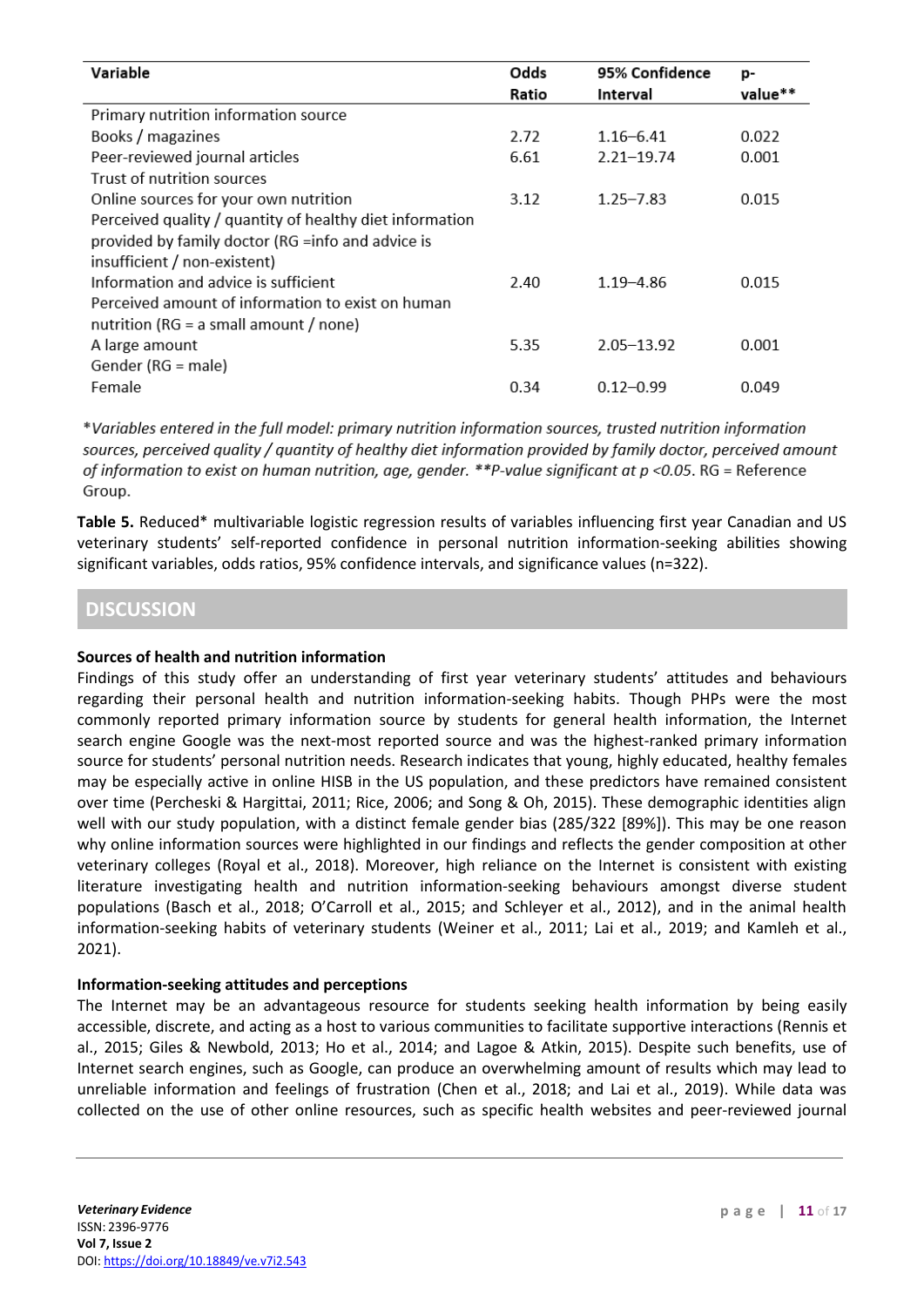articles, further information regarding specific sources retrieved from the Internet search engine Google by students were not collected. In general, students in our study believed a very high amount of information to exist on human nutrition, and while they thought this information to be generally easy to find, most students were only moderately confident in knowing where to find such information. These perceptions surrounding mass information availability that is easy to find, yet a shared lack of confidence in an ability to do so, may be a reflection of students' reliance on the Internet search engine Google to acquire this information in our study. Students who primarily relied on books or magazines, or peer-reviewed journal articles had improved odds of having self-confidence in their nutrition information-seeking abilities. However, only 99/322 (31%) of students reported the use of these resources for their personal nutrition needs. Like the Internet, literature sources such as books and magazines can vary significantly in reputability of published information, and may contain advertisements which inadvertently promote an unhealthy lifestyle (Hassan et al., 2007). As such, students should be better educated surrounding the selection of these resources to most effectively influence their personal health and nutrition needs.

Lack of confidence in knowing where or how to find information may introduce additional consequences to students' personal health and well-being. 34/322 (10%) of first year veterinary students indicated a lack of knowledge about healthy eating as a significant barrier to changing their eating habits, and the perceived lack of knowledge significantly associated with reduced odds of perceiving their diet as healthy (Nielson et al., 2021). Though almost all first year veterinary students indicated their PHP as a primary information source for their own general health information, less than half identified their PHP as a key resource for their own nutrition information, resulting in a dichotomy in reliance on this source. The essential role of nutrition in the prevention and treatment of various diseases is well known (Lichtenstein et al., 2006). Yet, 134/322 (41%) of first year veterinary students revealed their doctor did not provide any information on healthy diets, and another 45 (14%) claimed the information they did receive to be insufficient. Previous research investigating online HISBs have identified a significant association between unmet needs of patients, including information provided by the physician, and reliance on the Internet (Tustin, 2010). Although first year veterinary students in this study indicated a general trust towards dietary recommendations from family doctors, their perceived lack of guidance from medical professionals may be hindering the opportunity physicians have to correct potential misconceptions that students could develop from using the Internet, which may influence personal health and nutrition behaviours. In a previous study by the authors, physician recommendations were considered to be a motivating factor to changing personal eating habits by nearly half of first year veterinary students (Nielson et al., 2021). Given first year veterinary students who reported the dietary information and advice received from their doctor to be sufficient were significantly more likely to be confident in knowing where to find personal nutrition information, it is important for the PHP to regularly address nutrition during appointments. Such practices can support students' confidence in knowing where to access reliable information and ensure the dietary needs of these patients are being met. Moreover, considering younger students in our study had improved odds of having trust in family doctors recommending certain diets in comparison to older students, specifically those aged 28 or older, it is especially critical for these younger students to have already established a sufficient nutrition-related dialogue with their family doctor in an effort to maintain these trust levels throughout adulthood. Students who reported a reliance on their PHP as a primary information source for personal nutrition needs were also associated with greater odds of trusting dietary recommendations from their family doctor. Results by van Weel (2003) suggest that physicians should approach nutritional counselling with their patients using consistent, short discussions, which can be accommodated in the time constraints of regular appointments. Research investigating pet owners' attitudes and intentions towards nutritional guidance received from veterinarians reveals a parallel to the outcomes of our study; though pet owners revealed general trust in veterinary advice, owners perceive a need for more frequent nutritional counselling from their veterinarians (Kamleh et al., 2020a). Encouraging first year veterinary students to express interest in regularly discussing their nutritional needs with their PHP would not only support them to experience the personal benefits of this credible resource, but could also serve as a professional example to these future professionals to frequently address nutritional concerns with pet owners (Walsh et al., 2002; and Kamleh et al., 2020b).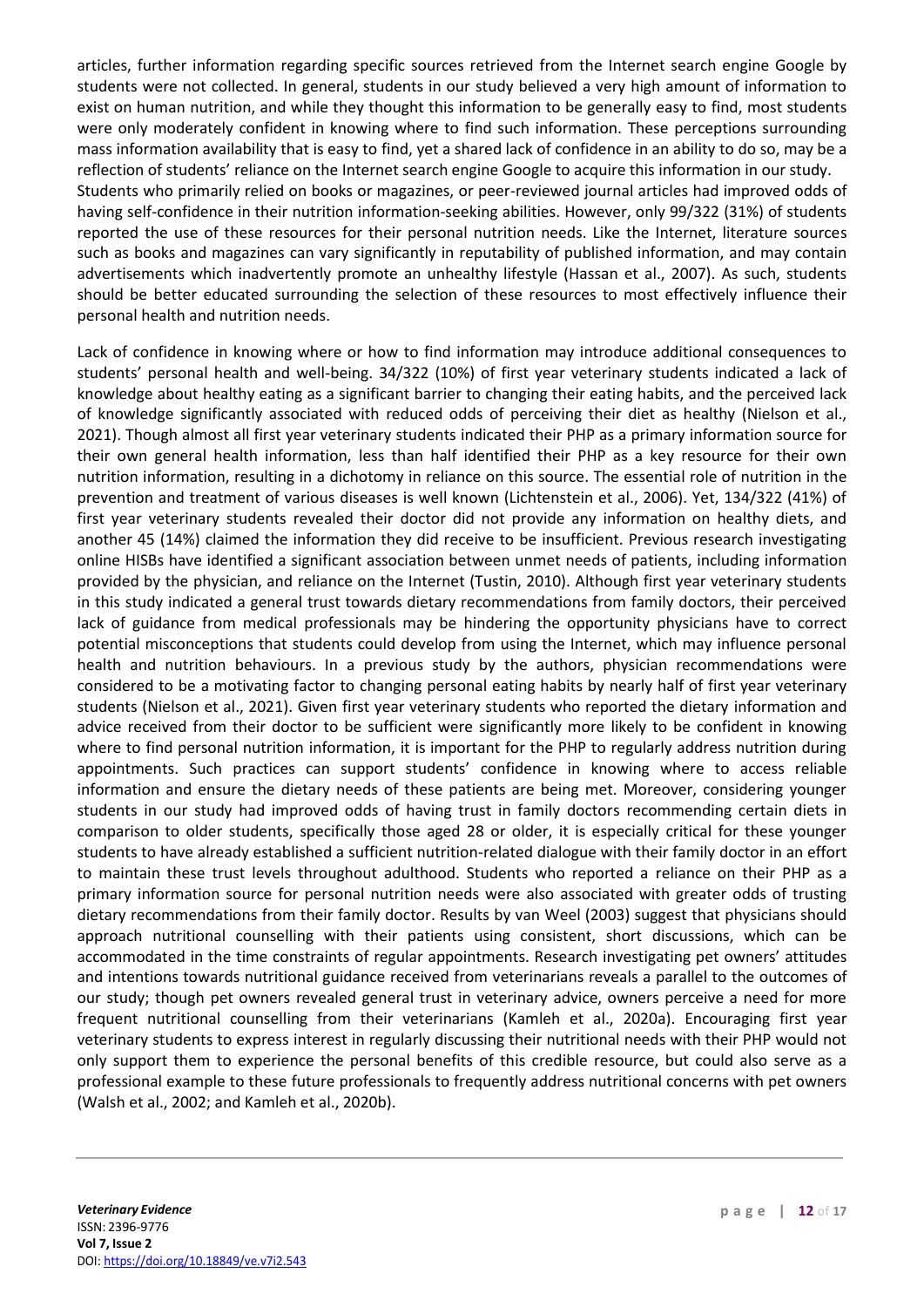While advice from a registered dietician was ranked as highly trusted by first year veterinary students, these health professionals were reported as a primary source for personal nutrition information by less than a quarter of respondents. Information was not collected regarding the accessibility of such services to students, although many post-secondary institutions in Canada and the US offer dietician-run programmes and appointments through their student health services. The 2007 Canadian National Physician Survey reported that 52% of family physicians collaborated with dieticians or nutritionists, and 42% offered nutritional counseling within their practice (Family physicians and nutrition counseling, 2010). These statistics increased from previously conducted surveys, and at the time of that survey, over 81% of second-year family medicine students indicated they had collaborated with dietitians or nutritionists as part of their training (Family physicians and nutrition counseling, 2010). This information points towards developing accessibility to specialised nutritional services through family physicians, yet such support was not reflected in the results of our study. While 134/322 (41%) of first year veterinary students revealed their PHP as a primary information source for personal nutrition needs, and most revealed trust in family doctors recommending certain diets, the quantity and quality of information received was generally perceived to be insufficient. These results indicate that while students may generally trust and rely on nutrition and dietary information from their doctor, they may not be receiving this type of information in the capacity that they need. Further research investigating students' accessibility to, and perceptions of, registered dieticians, as well as PHPs for personal nutrition information is needed to better understand the HISB of this population.

Information provided to students by veterinary educators may influence student learning beyond the context of veterinary medicine; over half of first year veterinary students in our study reported university lectures as a primary information source for both personal health (191/322 [59%]) and nutrition (165/322 [51%]) needs. The high demands of veterinary medical curricula are well understood, and research in other veterinary student populations have reported information overload as a significant source of stress in these individuals (McLennan & Sutton, 2005). First year veterinary students who reported university lectures as a primary nutrition information source had improved odds of believing a very high amount of nutrition information to exist. Thus, students may already feel overwhelmed by the amount of extensive health and nutrition information they are acquiring through the veterinary curriculum. As veterinary schools develop student wellness initiatives, they may want to consider providing personal health and nutrition information that complements concurrent lectures on animal health and nutrition. Similarly, such information could be incorporated into a well-being stream in the curriculum. These approaches could benefit students by reinforcing health and nutrition concepts valuable to their studies, while promoting personal applications to well-being. Another approach could consider results by Dale et al. (2011) who suggested that online communities using Web 2.0 tools (web applications that facilitate individuals to create, share, collaborate and communicate) are largely advantageous for veterinary professionals and play an important role in continuing education. As reliance on technology continues to grow, extending such online communities to support veterinary students and professionals with personal health and well-being needs could be an accessible opportunity to guide this population in retrieving credible information from an online source (Dale et al., 2011).

Information-seeking literacy skills are essential for identifying and evaluating reputable information resources. Guiding students to reputable information sources such as peer-reviewed journal articles and trusted books or magazines is one component, as is helping them assess Internet websites for accuracy and reliability. The goal is improved self-confidence in HISB. Veterinary schools should work to ensure students have the necessary skills and resources to effectively navigate health information to endorse good HISB both academically and personally. The literature suggests that poor health literacy can hinder the ability to effectively find, comprehend, and use information to manage personal health conditions (World Health Organization, 2021; Ferguson & Pawlak, 2011). Such skills are especially important for veterinary students who are responsible for managing their own health and eventually, the health of their patients. Online, in-person, and blended approaches have been shown to be equally effective for recalling information literacy skills (Anderson & May, 2010). Assisting veterinary students to develop sound HISB will not only support them in making well-informed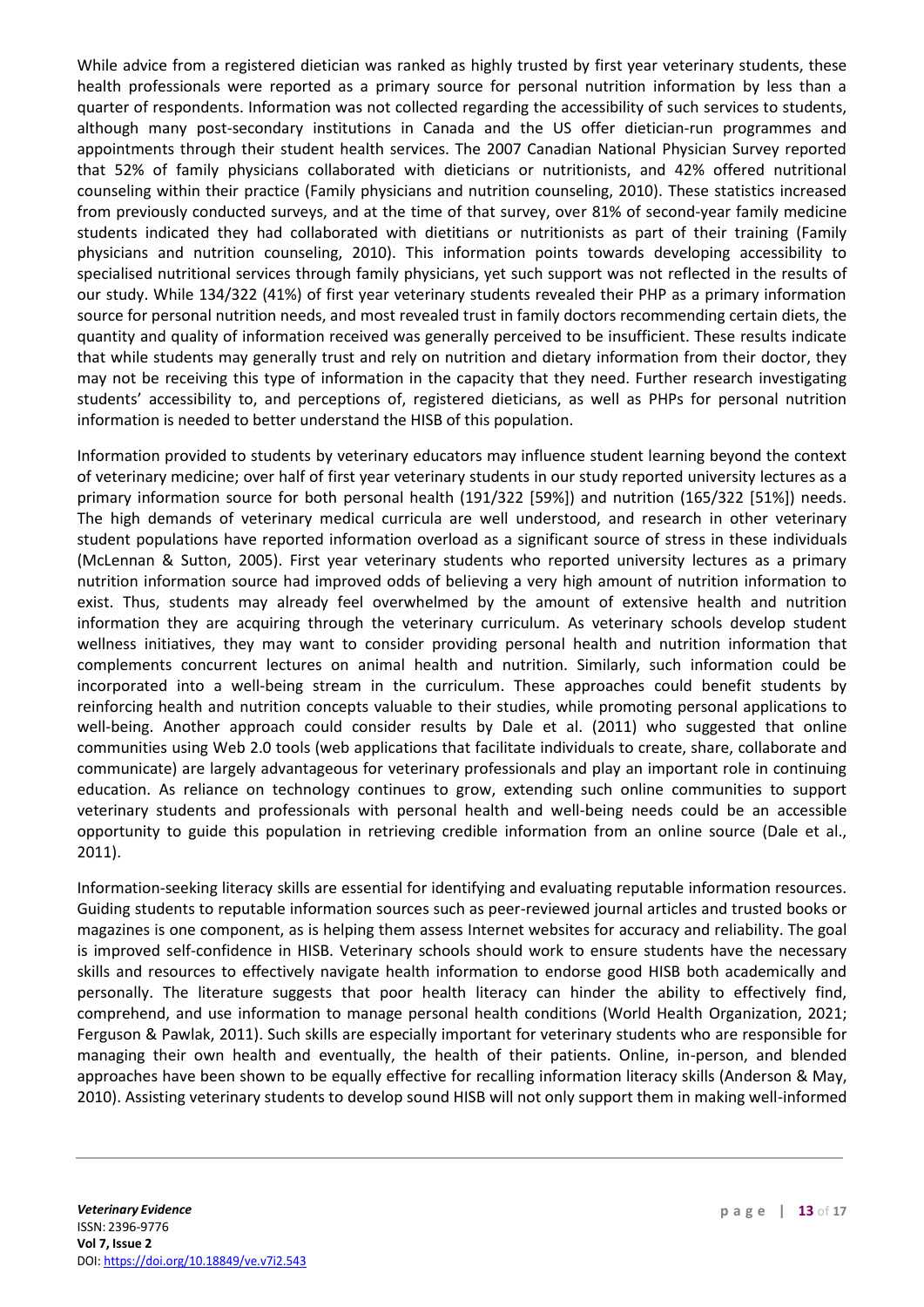decisions for their personal health and nutrition but encourage future client counselling habits that align with these objectives as professionals.

There are some limitations to this study. First, given the small pilot sample of the survey and limits in language translation and generalisation, the potential challenge of item development cross-linguistically, crossculturally, and across universities sampled should be acknowledged. Results from this study provide useful insights, however standard questionnaire biases should be considered, including social desirability, acquiescence, and item order. Further, the power of the predictive models of this data may be impacted by such biases, given the potential interaction effects of questionnaire biases with result variance. Though it was stressed to students that our questionnaire was anonymous and efforts to maintain confidentiality of personal identifying data were outlined, there was a significant difference in respondents who preferred not to disclose their primary information sources for general health versus nutrition needs. Personal nutrition may be perceived as highly personal and is a potentially sensitive topic for individuals, including health professionals. Such sensitivities have the potential to result in non-response and social desirability biases. Furthermore, we did not collect information regarding students' health status, which could influence information-seeking habits. Thus, these aspects should be considered both in interpreting our results, and in future research and initiative efforts.

Our findings present the primary personal health and nutrition information sources relied upon by first year Canadian and US veterinary students, and their held attitudes and behaviours of related resources. Results illustrate a high reliance on Internet search engines, and a general lack of guidance from medical professionals regarding students' personal nutrition needs. This information should encourage veterinary schools to further guide their students in developing and applying sound HISB, in order to effectively support students with personal health and nutrition decisions and behaviours, and thrive as veterinary students and future health professionals.

## **CONFLICT OF INTEREST**

The authors declare no conflicts of interest.

## **REFERENCES**

- 1. Anderson, K. & May, F.A. (2010). Does the Method of Instruction Matter? An Experimental Examination of Information Literacy Instruction in the Online, Blended, and Face-to-Face Classrooms. *The Journal of Academic Librarianship*. 36(6), 495–500. DOI: <https://doi.org/10.1016/j.acalib.2010.08.005>
- 2. Basch, C.H., MacLean, S.A., Romero, R.A. & Ethan, D. (2018). Health Information Seeking Behavior Among College Students. *Journal of Community Health*. 43(6), 1094–1099. DOI: <http://dx.doi.org/10.1007/s10900-018-0526-9>
- 3. Chen, Y.Y., Li, C-M., Liang, J-C. & Tsai, C-C. (2018). Health Information Obtained From the Internet and Changes in Medical Decision Making: Questionnaire Development and Cross-Sectional Survey. *Journal of Medical Internet Research*. 20(2). DOI: <http://dx.doi.org/10.2196/jmir.9370>
- 4. Dale, V.H.M., Kinnison, T., Short, N., May, S.A. & Baillie, S. (2011). Web 2.0 and the veterinary profession: current trends and future implications for lifelong learning. *Veterinary Record*. 169(18), 467. DOI: <http://dx.doi.org/10.1136/vr.d4897>
- 5. Escoffery, C., Miner, K.R., Adame, D.D., Butler, S., McCormick, L. & Mendell, E. (2005). Internet Use for Health Information Among College Students. *Journal of American College Health*. 53(4), 183–188. DOI: <http://dx.doi.org/10.3200/JACH.53.4.183-188>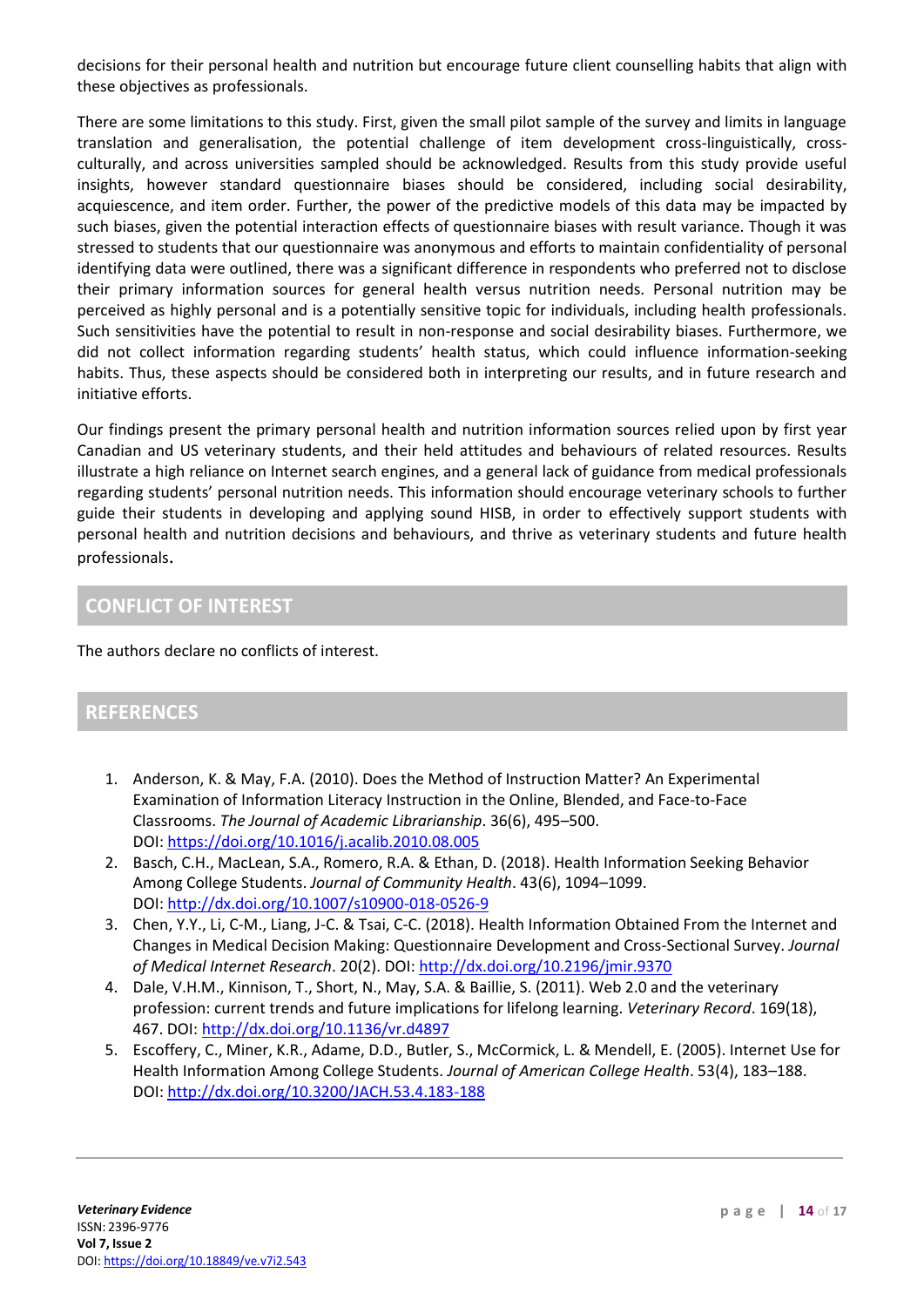- 6. Family physicians and nutrition counseling. (2010). *Canadian Family Physician*. 56(3). [online] Available from: <https://www.cfp.ca/content/cfp/56/3/e93.full.pdf> [Accessed 27 March 2022].
- 7. Ferguson, L.A. & Pawlak, R. (2011). Health Literacy: The Road to Improved Health Outcomes. *The Journal for Nurse Practitioners*. 7(2), 123–129. DOI: <http://dx.doi.org/10.1016/j.nurpra.2010.11.020>
- 8. Giles, D.C. & Newbold, J. (2013). 'Is this normal?' The role of category predicates in constructing mental illness online. *Journal of Computer-Mediated Communication*. 18(4), 476–490. DOI: <http://dx.doi.org/10.1111/jcc4.12022>
- 9. Hassan, T., Marchessault, G. & Campbell, M. (2007). Messages About Calcium and Weight in Canadian Women's Magazines. Canadian Journal of Dietetic Practice and Research. 68(2), 103–106. DOI: <http://dx.doi.org/10.3148/68.2.2007.103>
- 10. Ho, Y-X., O'Connor, B.H. & Mulvaney, S.A. (2014). Features of Online Health Communities for Adolescents with Type 1 Diabetes. *Western Journal of Nursing Research*. 36(9), 1183–1198. DOI: <http://dx.doi.org/10.1177/0193945913520414>
- 11. Hofmeister, E.H., Watson, V., Snyder, L.B.C. & Love, E.J. (2008). Validity and client use of information from the World Wide Web regarding veterinary anesthesia in dogs. *Journal of the American Veterinary Medical Association*. 233(12), 1860. DOI: <http://dx.doi.org/10.2460/javma.233.12.1860>
- 12. Jehn, C.T., Perzak, D.E., Cook, J.L., Johnston, S.A., Todhunter, R.J. & Budsberg, S.C. (2003). Usefulness, completeness, and accuracy of Web sites providing information on osteoarthritis in dogs. *Journal of the American Veterinary Medical Association*. 223(9), 1272–1275. DOI: <https://doi.org/10.2460/javma.2003.223.1272>
- 13. Kamleh, M., Khosa, D.K., Verbrugghe, A., Dewey, C.E. & Stone, E.A. (2020a). A cross-sectional study of pet owners' attitudes and intentions towards nutritional guidance received from veterinarians. *Veterinary Record*. 187(12). DOI: <https://doi.org/10.1136/vr.105604>
- 14. Kamleh, M.K., Khosa, D.K., Dewey, C.E., Verbrugghe, A. & Stone, E.A. (2020b). The Perceived Importance, Emphasis, and Confidence in Veterinary Nutrition Education of First-Year Canadian and US Veterinary Students. *Medical Science Educator*. 30(1), 323–330. DOI: <http://dx.doi.org/10.1007/s40670-019-00908-w>
- 15. Kamleh, M.K., Khosa, D.K., Dewey, C.E., Verbrugghe, A. & Stone, E.A. (2021). Ontario Veterinary College First-Year Veterinary Students' Perceptions of Companion Animal Nutrition and Their Own Nutrition: Implications for a Veterinary Nutrition Curriculum. *Journal of Vetreinary Medical Education*. 48(1), 71–83. DOI: <https://doi.org/10.3138/jvme.0918-113r1>
- 16. Lagoe, C. & Atkin, D. (2015). Health anxiety in the digital age: An exploration of psychological determinants of online health information seeking. *Computers in Human Behavior*. 52, 484–491. DOI: <https://doi.org/10.1016/j.chb.2015.06.003>
- 17. Lai, N., Khosa, D., Jones-Bitton, A. & Dewey, C.E. (2019). Students' Experiences of Seeking Web-Based Animal Health Information at the Ontario Veterinary College: Exploratory Qualitative Study. *JMIR Medical Education*. 5(2). DOI: <http://dx.doi.org/10.2196/13795>
- 18. Lichtenstein, A.H., Appel, L.J., Brands, M., Carnethon, M., Daniels, S., Franch, H.A., Franklin, B., Kris-Etherton, P., Harris, W.S., Howard, B., Karanja, N., Lefevre, M., Rudel, L., Sacks, F., Van Horn, L., Winston, M. & Wylie-Rosett, J. (2006). Diet and Lifestyle Recommendations Revision 2006: A Scientific Statement From the American Heart Association Nutrition Committee. *Circulation*. 114(1), 82–96. DOI: <http://dx.doi.org/10.1161/CIRCULATIONAHA.106.176158>
- 19. McKinley, C.J. & Wright, P.J. (2014). Informational social support and online health information seeking: Examining the association between factors contributing to healthy eating behavior. *Computers in Human Behavior*. 37,107–116. DOI: <https://doi.org/10.1016/j.chb.2014.04.023>
- 20. McLennan, M.W. & Sutton, R.H. (2005). Stress in Veterinary Science Students: A Study at the University of Queensland. *Journal of Veterinary Medical Education*. 32(2), 213–218. DOI: <http://dx.doi.org/10.3138/jvme.32.2.213>
- 21. Mukherjee, A. & Bawden, D. (2012). Health information seeking in the information society. *Health Information & Libraries Journal*. 29(3), 242–246. DOI: [https://doi.org/10.1111/j.1471-](https://doi.org/10.1111/j.1471-1842.2012.00997.x) [1842.2012.00997.x](https://doi.org/10.1111/j.1471-1842.2012.00997.x)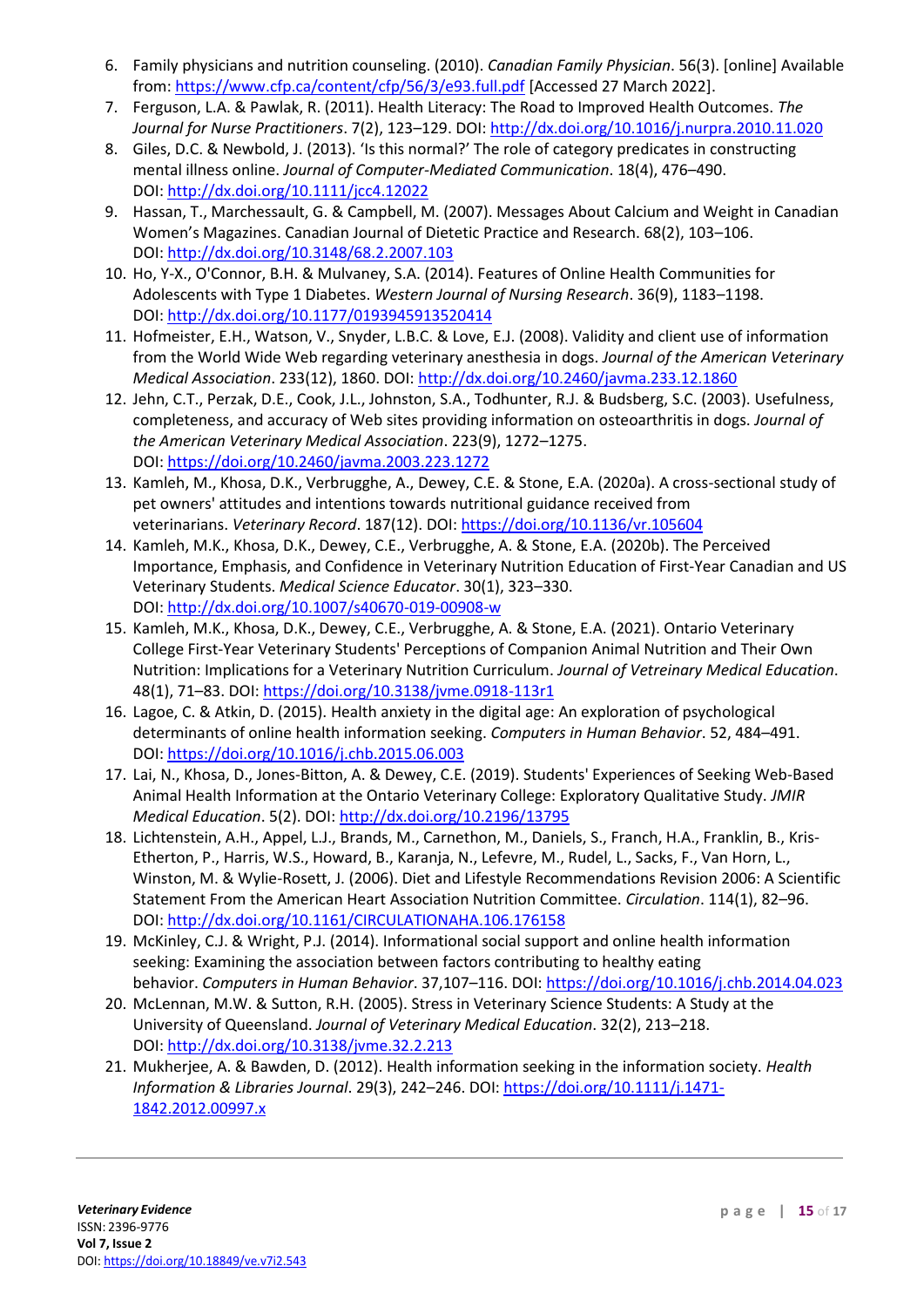- 22. Nielson, S.A., Kamleh, M.K., Conlon, P.D., McWhirter, J.E., Stone, E.A. & Khosa, D.K. (2021). Understanding Incoming Canadian and US Veterinary Students' Attitudes and Perceptions of Their Dietary Habits and Levels of Physical Activity. *Journal of Veterinary Medical Education*. 48(6), 747–755. DOI: <http://dx.doi.org/10.3138/jvme-2020-0065>
- 23. O'Carroll, A.M., Westby, E.P., Dooley, J. & Gordon, K.E. (2015). Information-Seeking Behaviors of Medical Students: A Cross-Sectional Web-Based Survey. *JMIR Medical Education*. 1(1). DOI: <http://dx.doi.org/10.2196/mededu.4267>
- 24. World Health Organization. (2021). Track 2: Health literacy and health behaviour. [online] Available from: <https://www.who.int/healthpromotion/conferences/7gchp/track2/en/> [Accessed 27 March 2022]
- 25. Percheski, C. & Hargittai, E. (2011). Health Information-Seeking In the Digital Age. *Journal of American College Health*. 59(5), 379–386. DOI: <http://dx.doi.org/10.1080/07448481.2010.513406>
- 26. Rennis, L., McNamara, G., Seidel, E. & Shneyderman, Y. (2015). Google It! Urban Community College Students' Use of the Internet to Obtain Self-Care and Personal Health Information. *College Student Journal*. 49(3), 414–426.
- 27. Reynolds, M., Hoi, A. & Buchanan, R.R.C. (2018). Assessing the quality, reliability and readability of online health information regarding systemic lupus erythematosus. *Lupus*. 27, 1911–1917. DOI: <https://doi.org/10.1177%2F0961203318793213>
- 28. Rice, R.E. (2006). Influences, usage, and outcomes of Internet health information searching: Multivariate results from the Pew surveys. *Internationl Journal of Medical Informatics*. 75(1), 8–28. DOI: <https://doi.org/10.1016/j.ijmedinf.2005.07.032>
- 29. Royal, K.D., Hunt, S., Scharf, V., Correa, M. & Mariani, C. (2018). Strategies Used for Making Healthy Eating Choices among Veterinary Medical Students. *Journal of Veterinary Medical Education*. 45(3), 364–380. DOI: <http://dx.doi.org/10.3138/jvme.0317-041r>
- 30. Schleyer, T.K., Thyvalikakath, T.P., Spallek, H., Dziabiak, M,P. & Johnson, L.A. (2012). From Information Technology to Informatics: The Information Revolution in Dental Education. Journal of Dental Education. 76(1), 142–153. DOI: <https://doi.org/10.1002/j.0022-0337.2012.76.1.tb05241.x>
- 31. Song, N. & Oh, Y. (2015). Investigating predictors of health information seeking and online health information seeking. *The Gerontologist*. 55(2), 691. DOI: <https://doi.org/10.1093/geront/gnv352.02>
- 32. Taggart, R., Wardlaw, J., Horstman, C.L., Mason, D.R., Sidaway, B. & Havas, K. (2010). An Analysis of the Quality of Canine Cranial Cruciate Ligament Disease Information Available on the Internet. *Veterinary Surgery*. 39(3), 278–283. DOI: <https://doi.org/10.1111/j.1532-950X.2010.00660.x>
- 33. Tustin, N. (2010). The Role of Patient Satisfaction in Online Health Information Seeking. *Journal of Health Communication*. 15(1), 3–17. DOI: <https://doi.org/10.1080/10810730903465491>
- 34. van Weel, C. (2003). Dietary advice in family medicine. *The American Journal of Clinical Nutrician*. 77(4), 1008S–1010S. DOI: <https://doi.org/10.1093/ajcn/77.4.1008S>
- 35. Walsh, D.A., Osburn, B.I. & Schumacher, R.L. (2002). Defining the Attributes Expected of Graduating Veterinary Medical Students, Part 2: External Evaluation and Outcomes Assessment. *Journal of Veterinary Medical Education*. 29(1), 36–42. DOI: <https://doi.org/10.3138/jvme.29.1.36>
- 36. Weiner, S.A., Stephens, G. & Nour, A.Y.M. (2011). Information-Seeking Behaviors of First-Semester Veterinary Students: A Preliminary Report. *Journal of Veterinary Medical Education*. 38(1), 21–32. DOI: <https://doi.org/10.3138/jvme.38.1.21>